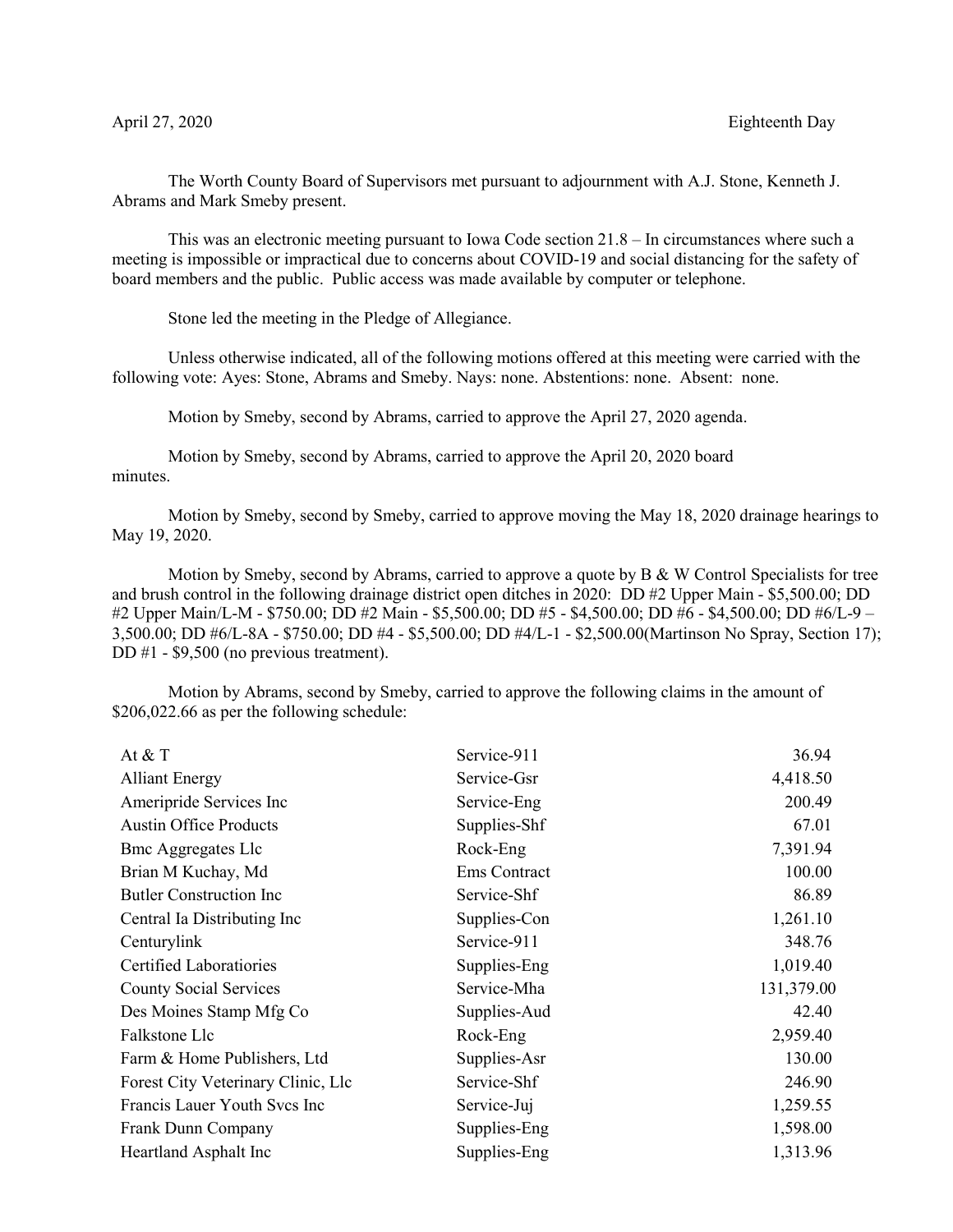| Hotsy Equipment                   | Service-Shf                | 349.61     |
|-----------------------------------|----------------------------|------------|
| Ia Dept Of Public Safety          | Service-Shf                | 1,794.00   |
| Ia Law Enforcement Academy        | Edu-Shf                    | 6,650.00   |
| Ia Secretary Of State             | Notary-Shf                 | 30.00      |
| <b>Iccs</b>                       | Dues-Con                   | 1,500.00   |
| Itsavvy Llc                       | Supplies-Dap               | 175.00     |
| Jessica Reyerson                  | Reimb-Phd                  | 50.00      |
| Joel Rohne                        | Reimb-It/Gis/Dap & Mileage | 1,511.11   |
| Joe's Collision & Performance Inc | Service-Shf                | 142.39     |
| John Deere Financial              | Parts-Eng                  | 637.89     |
| Knudtson Automotive Service       | Service-Shf                | 700.69     |
| Lawson Products Inc               | Supplies-Con               | 631.54     |
| Lexisnexis                        | Service-Atty               | 171.00     |
| Mail Services Llc                 | Supplies-Trs               | 333.28     |
| Marco Technologies Llc            | Service-Dap                | 294.58     |
| Mark Smeby                        | Mileage-Sup                | 227.70     |
| Mason City Fire And Rescue        | Service-Mex                | 250.00     |
| Medline Industries Inc            | Supplies-Phd               | 1,418.24   |
| Napa Auto Parts                   | Supplies-Eng               | 42.25      |
| Niacog                            | Service-Tra                | 430.00     |
| Northwood Sanitation Llc          | Service-Eng                | 130.00     |
| Nuss Truck & Equipment Inc        | Parts-Eng                  | 1,597.74   |
| Peopleservice Inc                 | Service-Wat & Wwt          | 16,085.00  |
| Plunkett's Pest Control Inc       | Service-Gsr                | 102.00     |
| Popp Farm Drainage                | Service-Eng                | 467.85     |
| <b>Staples Credit Plan</b>        | Supplies-Phd               | 25.38      |
| <b>State Hygienic Laboratory</b>  | Service-San                | 50.00      |
| Sure Service Co                   | Service-Phd                | 4,200.00   |
| <b>Trading Post</b>               | Supplies-Eng               | 472.79     |
| Ver Helst Snyder Drug             | Supplies-Shf               | 483.43     |
| Verizon Wireless                  | Service-Eng                | 387.57     |
| Visa                              | Service-Ema                | 3,803.71   |
| Waste Management Of Iowa Inc      | Service-Sdp                | 2,650.00   |
| Windstream                        | Service-Eng                | 14.18      |
| Worth County Engineer             | Fuel-Con                   | 746.61     |
| Worth County Sheriff              | Service-Atty               | 53.00      |
| Ziegler Inc                       | Parts-Eng                  | 1,006.88   |
| Zoho Corporation                  | Service-Dap                | 2,547.00   |
|                                   | <b>Grand Total</b>         | 206,022.66 |